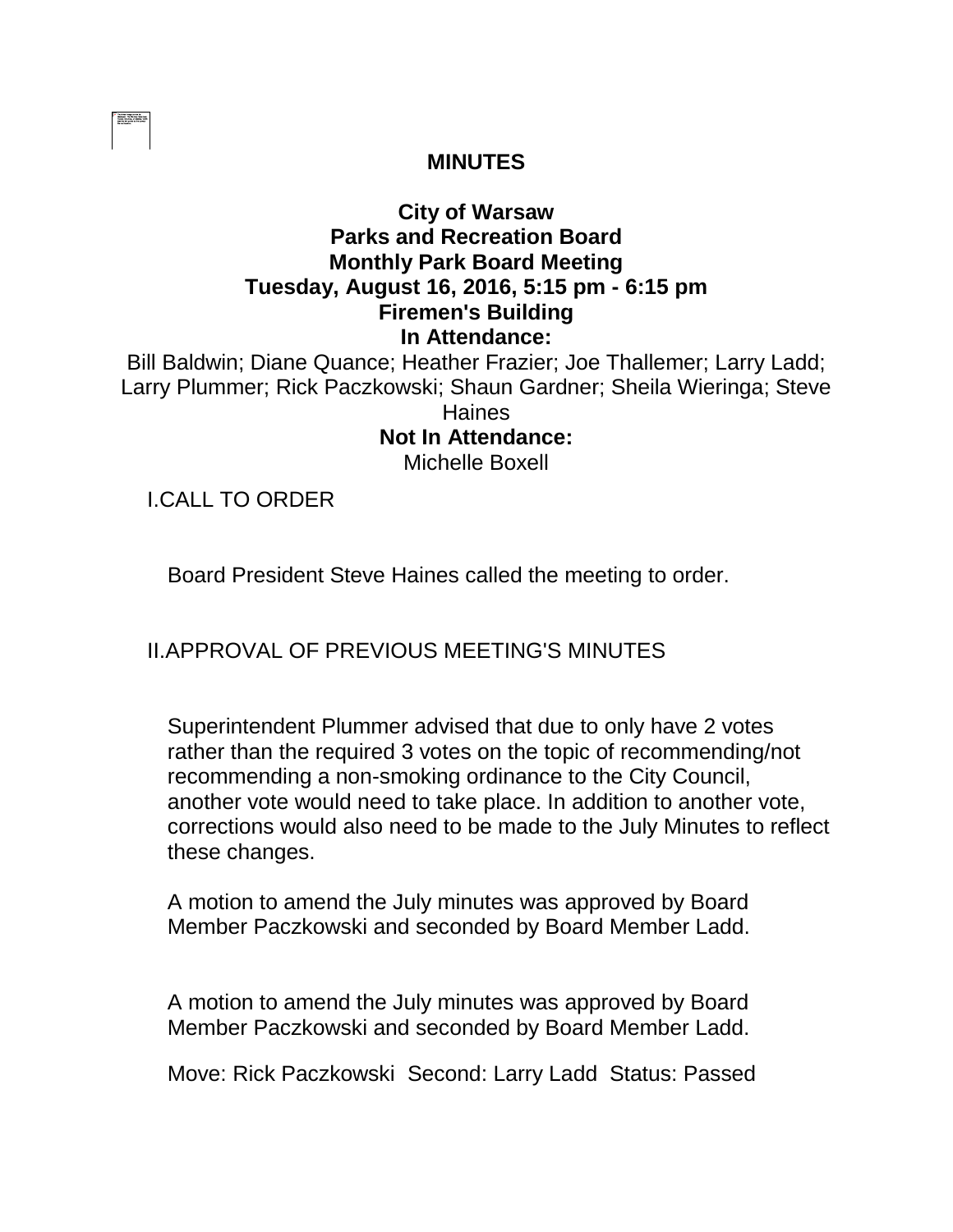# III.UNFINISHED BUSINESS

1.No Smoking in the Parks

While going over July's minutes, Superintendent Plummer advised that after speaking to Attorney Valentine and due to Indiana Code 36-10-3-8(d): (A Majority of the members constitutes a quorum. Action of the board is not official unless it is authorized by at least three (3) members present and acting), another vote on either recommending a non-smoking ordinance to the City Council or not recommending it to the Council is needed. The July vote on the issue, only had 2 votes, rather than the required 3.

A motion to recommend a non-smoking ordinance to the City Council was denied by Board Member Ladd, seconded by Board Member Baldwin.

After the vote had taken place, Board Members agreed that due to enforcement issues a non-smoking ordinance was not feasible. However, did agree that adding signage throughout all parks would help regulate or even self-police the issue. Superintendent Plummer advised that the next step, if signage is approved, would be to look at the correct verbage to use on the signs.

A motion to approve signage in the parks was approved by Board Member Baldwin, seconded by Board Member Ladd.

Amended 9/20/16: A motion to not provide a recommendation of a no smoking ban and/or ordinance to the City Council was presented by Board Member Ladd, seconded by Board Member Baldwin.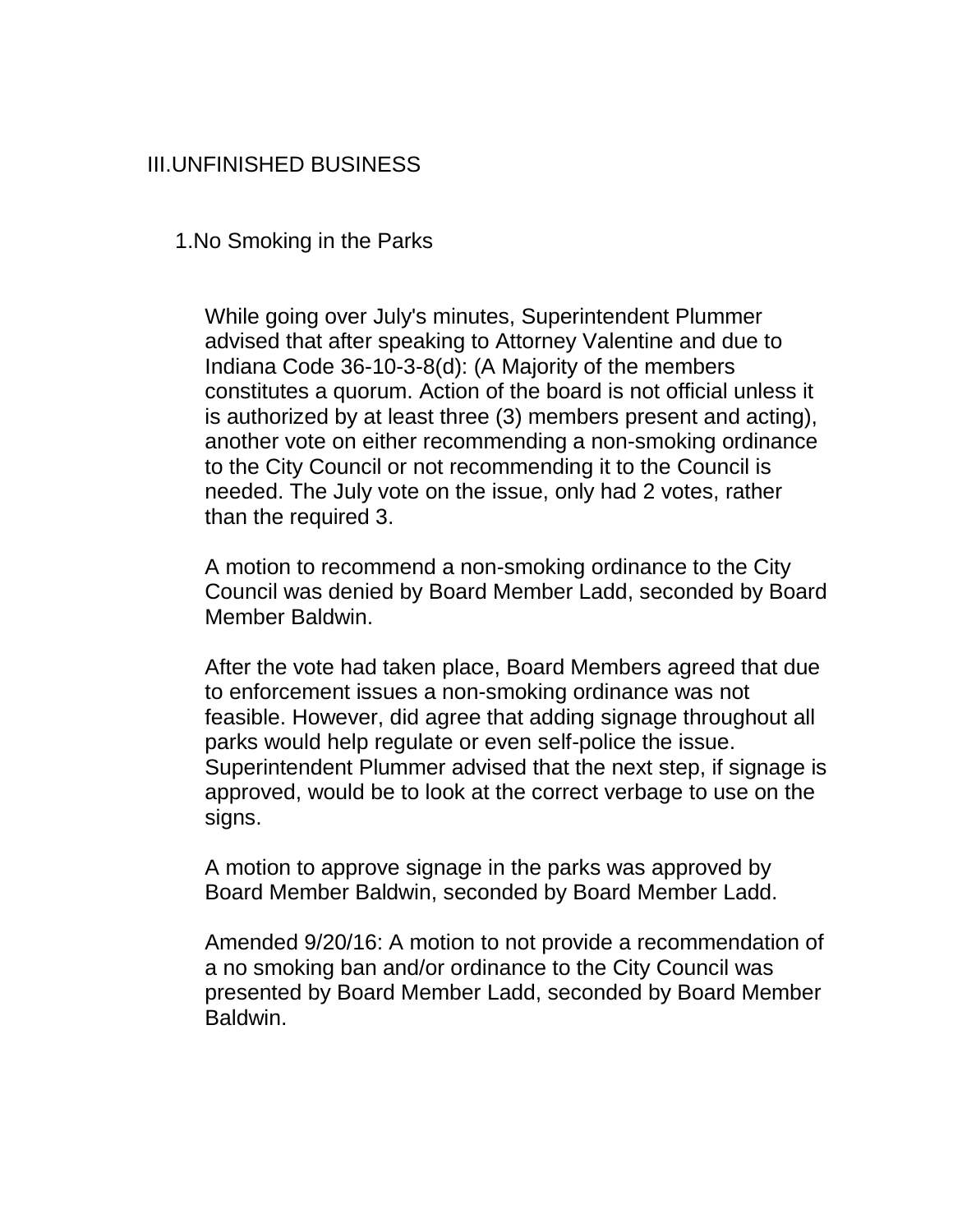A motion to recommend a non-smoking ordinance to the City Council was denied by Board Member Ladd, seconded by Board Member Baldwin, all in favor.

Amended 9/20/16: A motion to not provide a recommendation of a no smoking ban and/or ordinance to the City Council was presented by Board Member Ladd, seconded by Board Member Baldwin. In a vote 4-0, the recommendation was passed.

Move: Larry Ladd Second: Bill Baldwin Status: Passed

#### IV.NEW BUSINESS

### 1.Project Updates

Maintenance Director Shaun Gardner advised that the playground and workout equipment was successfully installed at Lucerne Park. There has been numerous individuals from the community that have contacted the Park's Department and expressed how they enjoyed the new equipment. The new toddler swing has been a hit for many at the park as well. Superintendent Plummer informed the board that after additional inspections on the large swing set at Lucerne, the poles have appeared to severely rusted and corroded. Due to safety measures, he was asking for the boards approval to remove that equipment from Lucerne park.

A motion to approve the removal of the large swing set at Lucerne Park was approved by Board Member Baldwin, seconded by Board Member Paczkowski.

A new shelter at Bixler Park is in progress. For the most part, the structure itself is almost complete with just the cement foundation needed. This will give the public an additional shelter to rent for special events during the summer park season.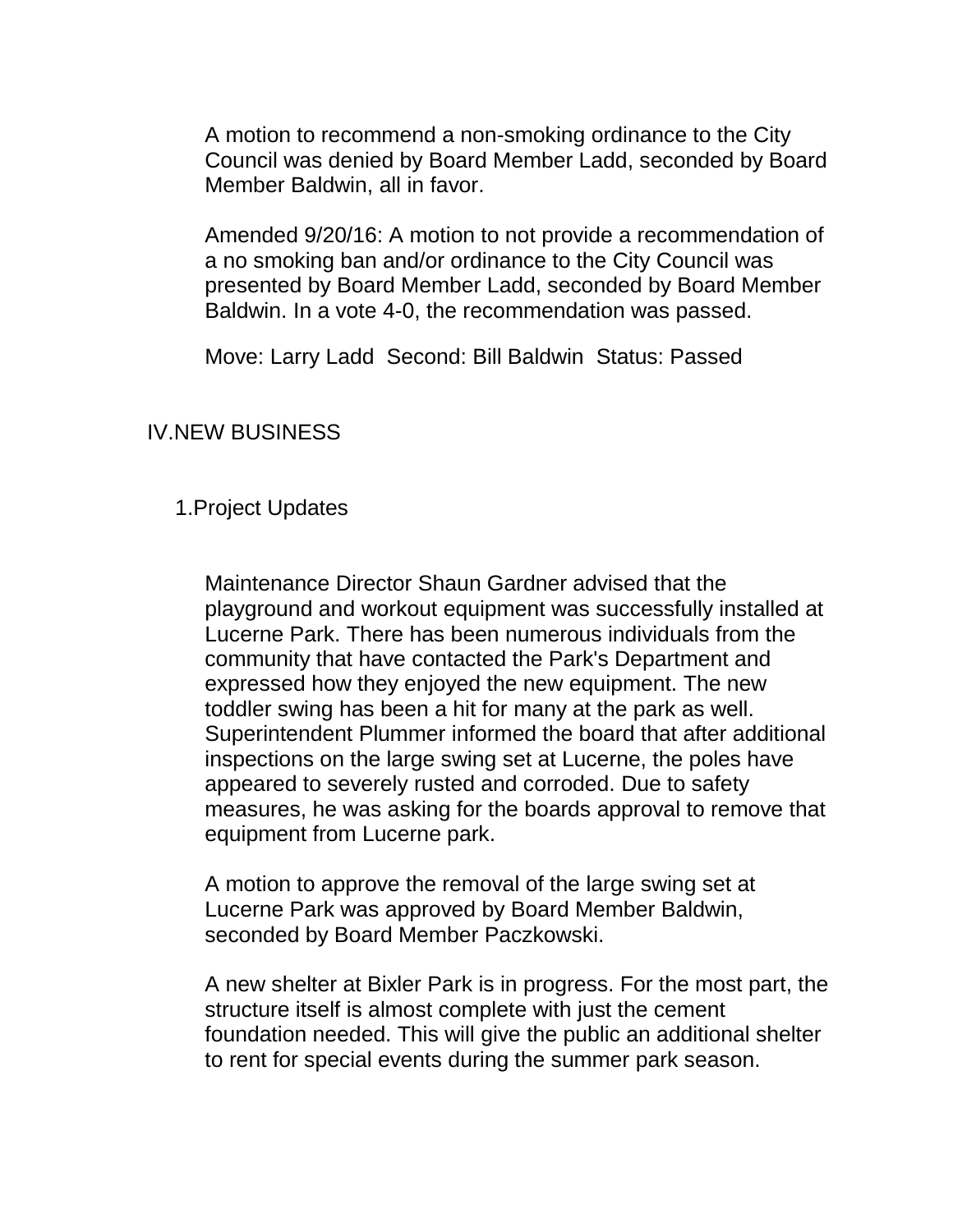After several weeks of cleaning, trimming, and weeding park staff has completed the Greenway Trail. Additional board replacement will take place, most likely this fall, and will continue to happen on a yearly basis as needed. Superintendent Plummer advised that KCH in collaboration with Brandon Cordell, Stormwater Inspector, are working to make improvements to help prevent wash out on the trails. Board Member Diane Quance informed the Board that the ribbon cutting for the Greenway Trail will be taking place on September 9, 2016, at 9am.

A motion to approve the removal of the large swing set at Lucerne Park was approved by Board Member Baldwin, seconded by Board Member Paczkowski.

Move: Bill Baldwin Second: Rick Paczkowski Status: Passed

#### 2.Activity Reports

Recreation Director Sheila Wieringa informed the Board that events and activities are starting to slow down for the season. The country concert was a huge hit with an estimated 7,500 people in attendance along with numerous vendors. The family carnival was also a hit as there were 1290 tickets and 552 punch cards sold with about 2,500 people attending the event.

The Mantis Skate Park recently had their last skate competition and had roughly 6 competitors total. Director Wieringa advised she is currently working with skate park staff to help make some positive changes and try to gain some more community involvement in the skate park itself.

3.Ice Rink/ Office Proposal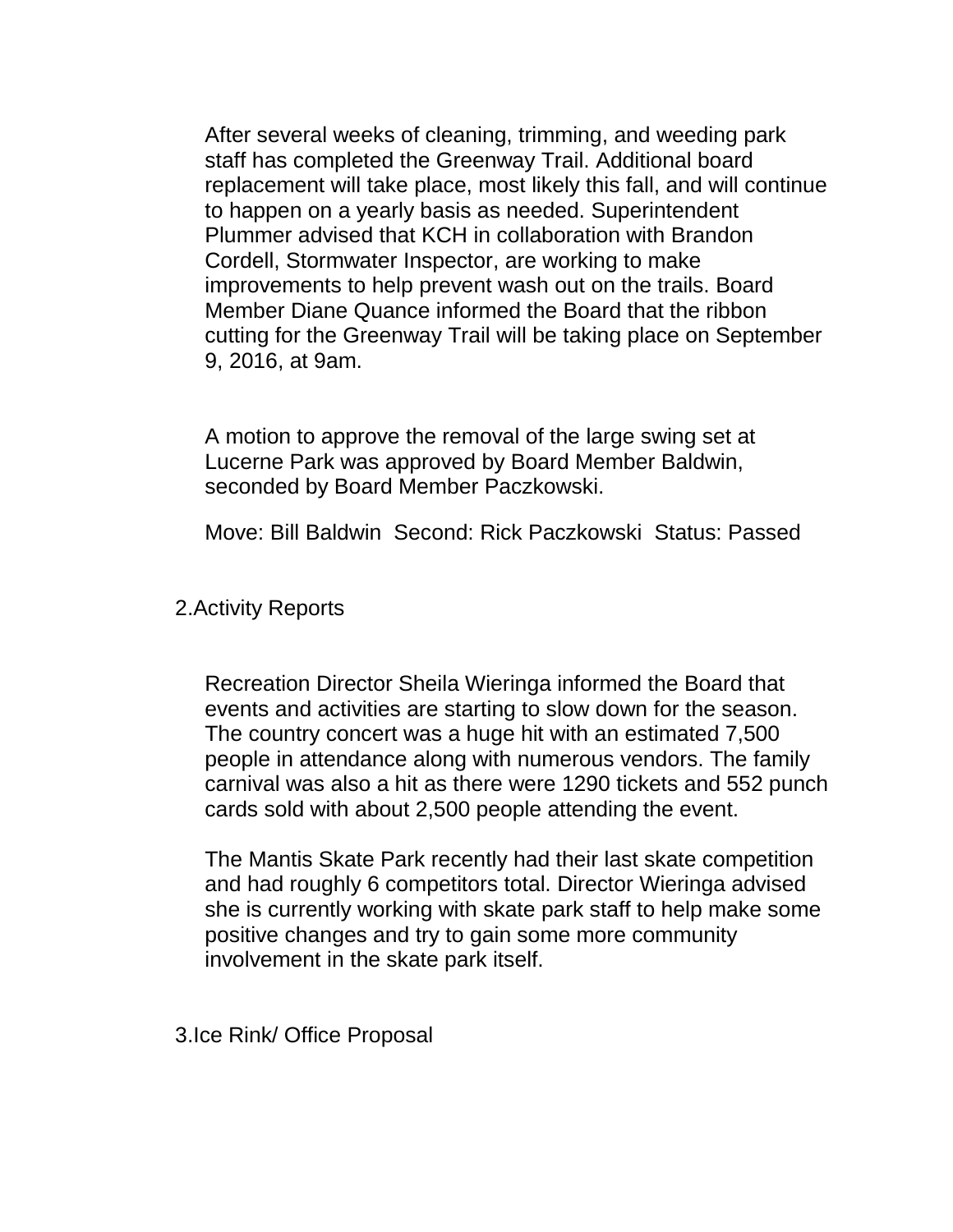Superintendent Plummer reminded the board that at the last Park Board Meeting, it was approved to put together an ADHOC committee, which would help steer the project and possibility of an Ice Rink/Office proposal at Central Park. The ADHOC committee has been formed with numerous park board members, park staff, city officials, and community leaders to help determine the need, location, and any pros and cons reference the Ice Rink and Park Office Project.

Ultimately, Superintendent Plummer would like to see the Ice Rink/Park Office remain in Central Park as the ideal location. The Ice Rink would replace the Center Lake Pavilion and ideally would basically use the same footprint as the Pavilion, which would leave most, if not all, current green space at the park available for public use.

Superintendent Plummer asked for the Board's approval in moving forward with the process. This would include getting cost studies, architectural help, and a community assessment of the Ice Rink and Park Office proposal. Superintendent Plummer reinforced that due to the Buffalo Street project, which is projected to start within a few months, this would be an ideal time to incorporate and update Central Park with new features such as an Ice Rink and including a new park office, which will be demolished during the Buffalo Project.

A motion to approve moving forward with the proposal was approved by Board Member Ladd, seconded by Board Member Baldwin.

A motion to approve moving forward with the proposal was approved by Board Member Ladd, seconded by Board Member **Baldwin** 

Move: Larry Ladd Second: Bill Baldwin Status: Passed

V.OTHER MATTERS TO COME BEFORE THE BOARD